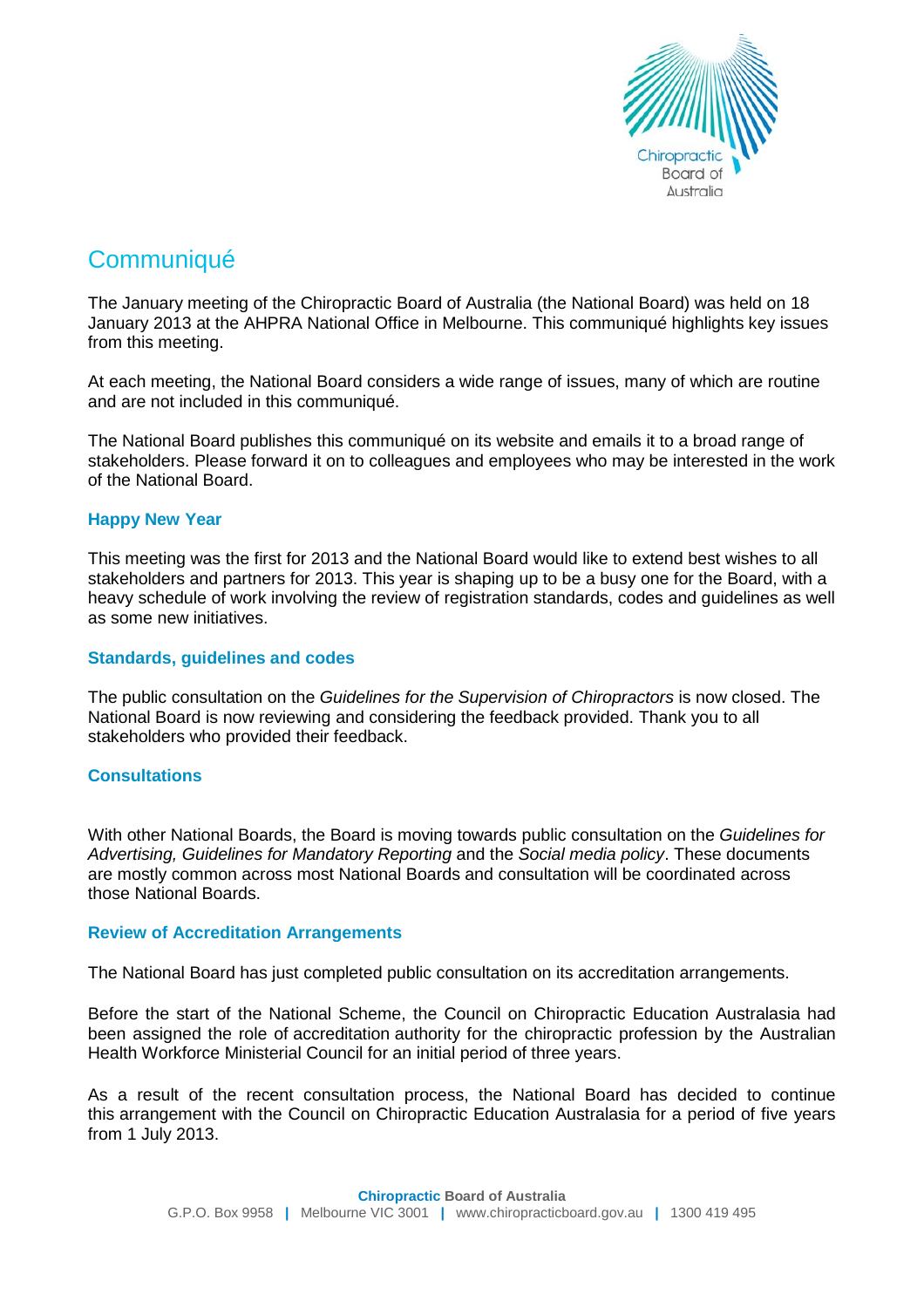In making this decision, the National Board is conscious of the need to balance the need for flexibility and responsiveness to developments such as the review of the National Registration and Accreditation Scheme, the need for certainty and continuity for education providers and the need to enable effective planning and efficient management by the Council. The Board will build appropriate flexibility into its future arrangements with the Council and will establish an agreed program of work and key issues to be addressed during the period of the assignment. The Council will continue to provide the Board with regular reports (in addition to reports on accredited programs) on its activities and governance structures in line with the Quality Framework for the Accreditation Function

## **Registration renewals**

Chiropractors registered in Australia were required to renew their registration by 30 November 2012, (or by 31 December 2012 in the late period when additional fees applied. On 31 December 2012, more than 97% of chiropractors had renewed their registration with more than 91% of them using the online facility.

Under the National Law, chiropractors who did not renew their registration by 31 December 2012 must be removed from the National Register of Practitioners. Their registration has lapsed and they are not able to practise in Australia until a new application for registration has been approved.

There is no discretion for either the National Board or AHPRA about this. A fast track reregistration process is available during January 2013 to facilitate restoration to the register, but practitioners must not practise until their application has been approved. Further information on renewal of registration can be found on the National Board's website at [www.chiropracticboard.gov.au](http://www.chiropracticboard.gov.au/)

## **Standards compliance audit**

All health practitioners registered under the National Law are required to comply with a range of registration standards (that are developed after wide-ranging consultation and approved by the Australian Health Workforce Ministerial Council).

AHPRA is currently developing an auditing framework to test compliance with standards through a practitioner audit project. As advised in previous communiqués, the second phase of the audit pilot has been run at registration renewal this year with the chiropractic, optometry, and pharmacy professions.

Chiropractors were randomly selected when they applied to renew their registration for the 2012- 13 registration period. This applied to both paper and online renewal applications. AHPRA is still working through the audit process and information on the outcome of the project will be published by the National Board when available.

An information pack was sent to those selected for the audit with additional information available on the AHPRA website [www.ahpra.gov.au](https://webmail.ahpra.gov.au/owa/redir.aspx?C=5d1668368ade42c5a953687131b196b6&URL=http%3a%2f%2fwww.ahpra.gov.au%2f) under *Registration*.

## **Community Reference Group**

AHPRA is establishing and currently recruiting for a Community Reference Group on behalf of all National Boards. The Community Reference Group will consist of 10 members from the community who will provide input and advice on how AHPRA and the National Boards can engage the community more effectively. More information is available on the [AHPRA website](http://www.ahpra.gov.au/News/Media-Releases/2013-01-10.aspx) .